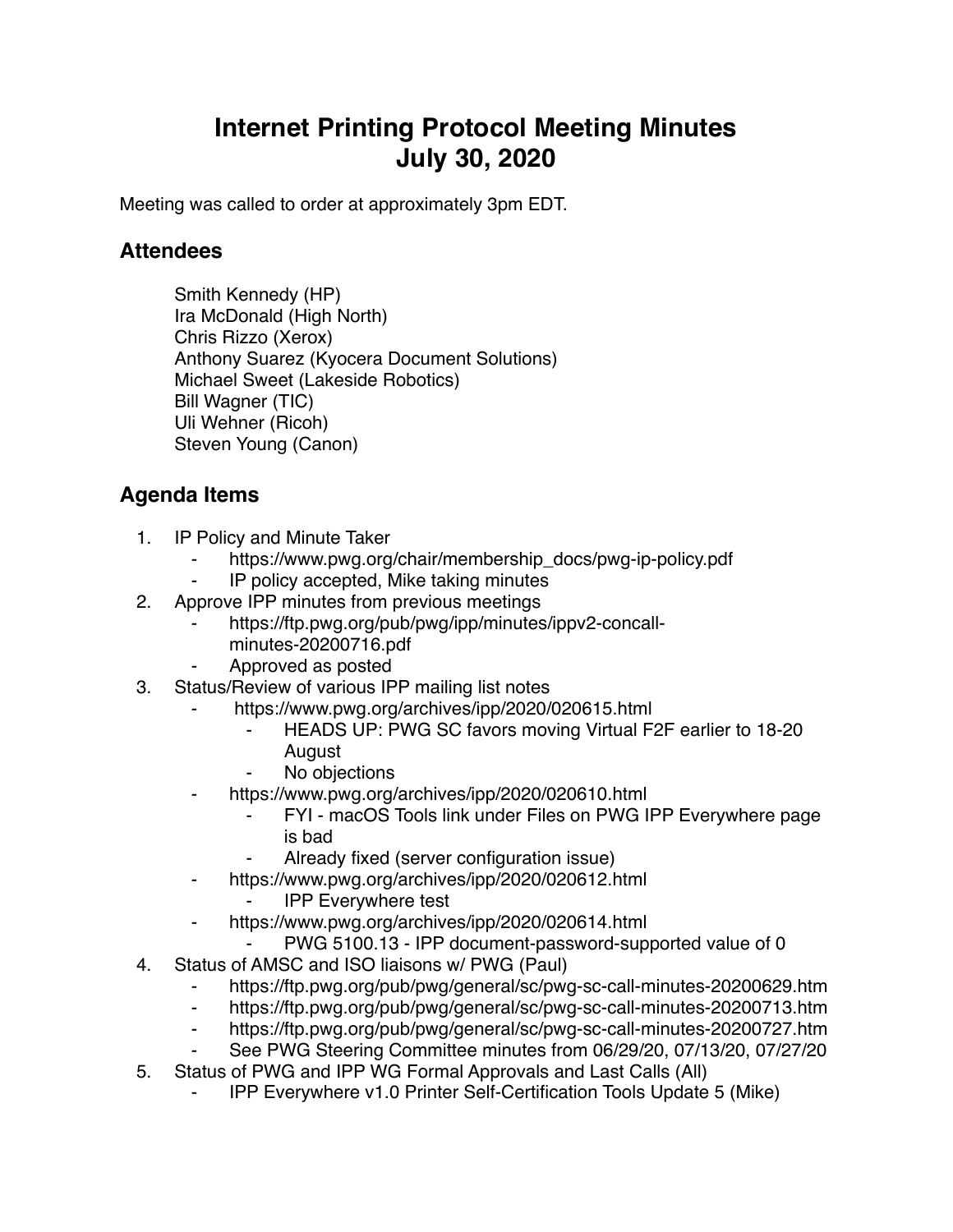- ⁃ IPP Everywhere v1.1 Printer Self-Certification Tools Update 1 (Mike)
	- ⁃ https://www.pwg.org/archives/ipp/2020/020589.html
	- ⁃ https://www.pwg.org/archives/ipp/2020/020590.html
	- ⁃ IPP WG status on 4 June 2020
	- ⁃ IPP WG Last Call started 17 June 2020 open-ended (wait for responses)
	- ⁃ Schedule Approval for IPP Everywhere v1.0 and v1.1 Tools in Q3 2020
	- Lexmark reports success with the new tools
		- Xerox found a few issues in the 1.1 tools (reported on Github)
- 6. Quick Review of IPP Enterprise Printing Ext v2.0 (Smith)
	- ⁃ https://ftp.pwg.org/pub/pwg/ipp/wd/wd-ippepx20-20200630-rev.pdf
	- ⁃ https://www.pwg.org/archives/ipp/2020/020585.html
	- ⁃ https://www.pwg.org/archives/ipp/2020/020576.html
	- ⁃ Interim draft for a Candidate Standard
	- Schedule Prototype draft in Q3/Q4 2020
	- Continuing review with section 6
	- Section 6.1: Add job-release-action to table 4
	- Section 6.1.3:
		- Line 918: "Standard keyword are listed in \_\_\_\_\_\_" (not finished)
		- ⁃ Put list of keywords here
		- ⁃ Note: Add information to the "document style" guide or template to put enum/keyword values in the operation/template attribute definition and reference it from the xxx-default and xxx-supported sections.
		- Line 919: "if processing WOULD result ...", reword it as "A Printer MUST place a Release Job into the 'pending-held' state." Second sentence for store-only jobs.
		- Drop paragraph on lines 927-929
		- Work on wording for lines 930-933: job-state-reasons keywords are added when the job is created and removed when released
		- Smith will coordinate changes with Mike and Ira
	- Section 6.2.4:
		- ⁃ Drop 6.2.4.x.
		- Q: Do we need a way to report the number of supported proof-print copies?
			- ⁃ A: Maybe, Smith will investigate
			- Possible solution: Add "proof-and-pause-copies-supported"
			- Another possible solution: Get-Printer-Attributes with "proofand-pause" attribute
		- Focus on a simpler RECOMMENDED "proof-copies (integer(1:MAX))" Job Template attribute that prints the first N copies and pauses (stops) the job until continued by the user.
			- ⁃ HP PJL language reference manual for "PJL SET HOLD=PROOF" prints a single copy and then saves the job for later printing.
			- ⁃ Once released, the number of copies specified in the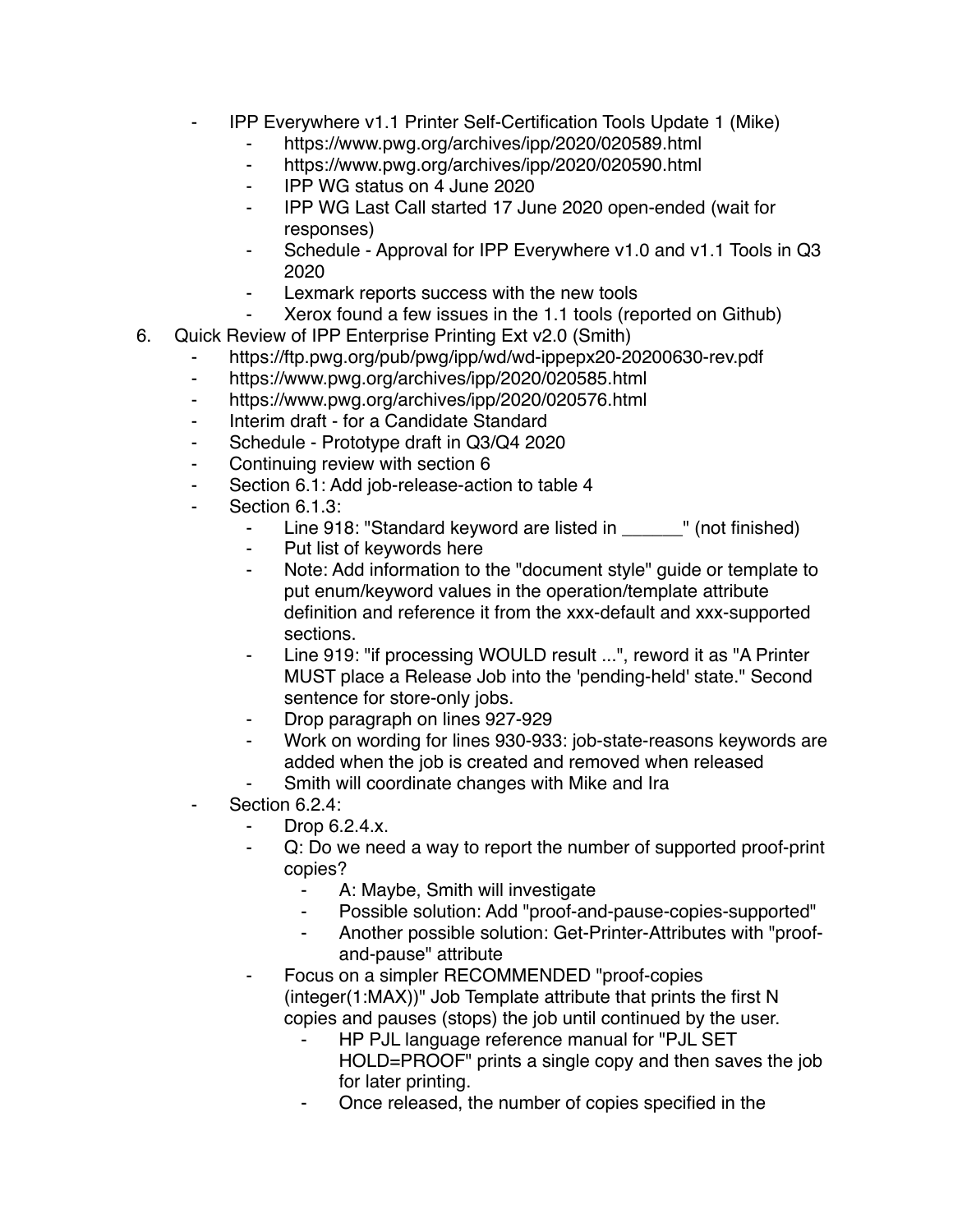"copies" attribute are produced

- ⁃ copies-actual and job counters will reflect the total number of copies printed
- no proof-copies-default
- proof-copies-supported (rangeOfInteger(1:MAX))
- Maybe note in section 4 that a print service might force (via policy) that multiple copy jobs automatically produce a proof copy followed by N-1 copies once approved/released
- ⁃ Sections 6.3.3 and 6.3.4:
	- ⁃ "Printers that support the Resubmit-Job operation MUST support this attribute."
	- Add semantics (copy job-id/uuid to parent-job-id/uuid) to Resubmit-Job operation or as additional semantics in section 7 (if defined in another spec)
- Section 6.3.5: Drop
	- Look into history why proof-print is listed in Job Status
- 7. Recent IPP Wiki Pages (Mike)
	- https://github.com/istopwg/ippsample/wiki/IPP-Everywhere-Value-Proposition-Discussion-Points
		- ⁃ IPP Everywhere Value Proposition Discussion Points
		- Deferred to next meeting
- 8. Status of various IPP documents (All)
	- Updates to IPP System Service / INFRA for Cloud (Cihan, Mike)
		- https://www.pwg.org/archives/ipp/2020/020540.html
		- ⁃ https://ftp.pwg.org/pub/pwg/ipp/minutes/ippv2-f2fminutes-20200506.pdf
		- PWG discussion at PWG/OP Virtual F2F on 05/06/20
		- ⁃ IPP WG status 18 June 2020
		- Cihan plans to continue PWG participation as an individual
		- Schedule IPP Registration in Q3/Q4 2020
	- Job Accounting for IPP v1.0 (Mike)
		- ⁃ https://ftp.pwg.org/pub/pwg/ipp/wd/wd-ippaccounting10-20200608 rev.pdf
		- ⁃ Interim draft for a Best Practice
		- ⁃ IPP WG review on 07/16/20
		- Schedule Prototype draft in Q3/Q4 2020
	- **IPP Production Printing Ext v2.0 (Mike)** 
		- ⁃ https://ftp.pwg.org/pub/pwg/ipp/wd/wd-ippppx20-20200429-rev.pdf
		- ⁃ Prototype draft for a Candidate Standard
		- ⁃ PWG Review at PWG/OP Virtual F2F on 05/08/20
		- ⁃ Just waiting on prototyping in ippsample
		- ⁃ Schedule Stable draft in Q3/Q4 2020
	- **IPP Driverless Printing Extensions v2.0 (Smith)** 
		- ⁃ https://ftp.pwg.org/pub/pwg/ipp/wd-ippnodriver20-20200204-rev.pdf
		- ⁃ Interim draft for a Candidate Standard
		- PWG Review at PWG/OP Virtual F2F on 05/08/20
		- Schedule Prototype draft in Q3/Q4 2020